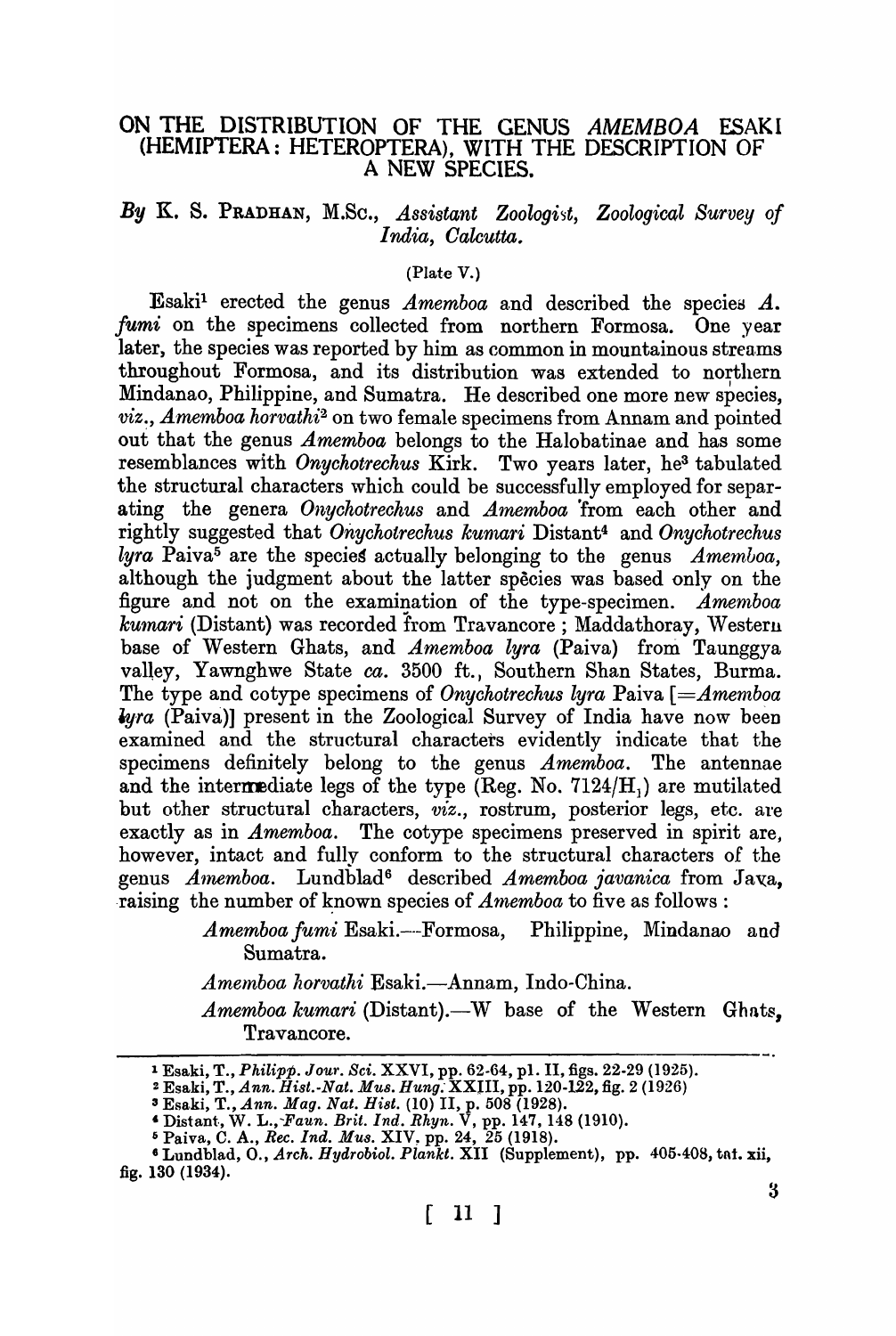# Amemboa lyra (Paiva).—Southern Shan States, Burma. *Amemboajavanica* Lund.-Java.

*Distribution.-It* will be seen from the foregoing account that the genus *Amemboa* has been recorded in the east from Formosa, Mindanao, Philippine, Java, Sumatra, Indo-China and Southern Shan States, Burma (Text-fig. 1). In India it was first recorded by Distant under the name *Onychotrechus* from Travancore; Maddathoray, Western base of Western Ghats. It is now recorded from the Gandh Mardan Pervat, Orissa.

The discontinuous distribution of the Malayan fauna and flora into the Peninsular India and Ceylon has long attracted the attention of biologists. The close affinities of a number of Malayan forms with those inhabiting Ceylon and the Western Ghats in south India, and their absence in the northern part of India or in the intervening tracts have been, for a long time, puzzling zoologists interested in the science of Zoogeography. They are, however, agreed that this far-flung discontinuous distribution of closely allied forms can be accounted for only on the presumption that the distant areas were directly connected at some time in the earth's history, and the uniform physiography afforded continuity and facilitated migration. A number of theories have been advanced to explain the probable path of migration, and, of the possibilities suggested, the Satpura Trend hypothesis suggested by Dr. S. L. Hora provides a possible solution to this puzzling problem. According to this hypothesis the animals and plants spread over the continuous stretch of mountain ranges of the Tenasserim, Arakan, Assam Himalayas and Eastern Himalayas; and over the Garo-Rajmahal hills gap, which is of recent origin, into the Peninsular India over the ranges of the Vindhya-Satpura mountains, which some time back in the earth's history stretched continuously across the Peninsula and were higher than what they are now; nnd southwards over the Western Ghats down to Cape Comorin and Ceylon.

The present-day knowledge of the distribution of the genus *Amemboa*  lends support to the Satpura Trend hypothesis as it strongly suggests the continuity of the Assam. Himalayas with the Vindhya-Satpura chain of mountaihs at a time when this genus was widely distributed.

A systematic and extensive investigation of the insect fauna especially from the hill streams of the Vindhya, Satpura, and Aravalli mountains will further throw considerable light on the distribution of the genus and bridge the gap that exists at the present moment.

The new species dealt with in this paper is based on one male and two female specimens collected from Gandh Mardan Pervat, Orissa.

### Amemboa pervati, ap. nov.

#### (Plate V, figs. I-6.)

Head ochraceous; antenniferous tubercles, a short longitudinal mark extending upwards, a central somewhat triangular or V~shaped mark having its apex directed towards the vertex, a slightly curved longitudinal narrow spot extending from near the anterior end of the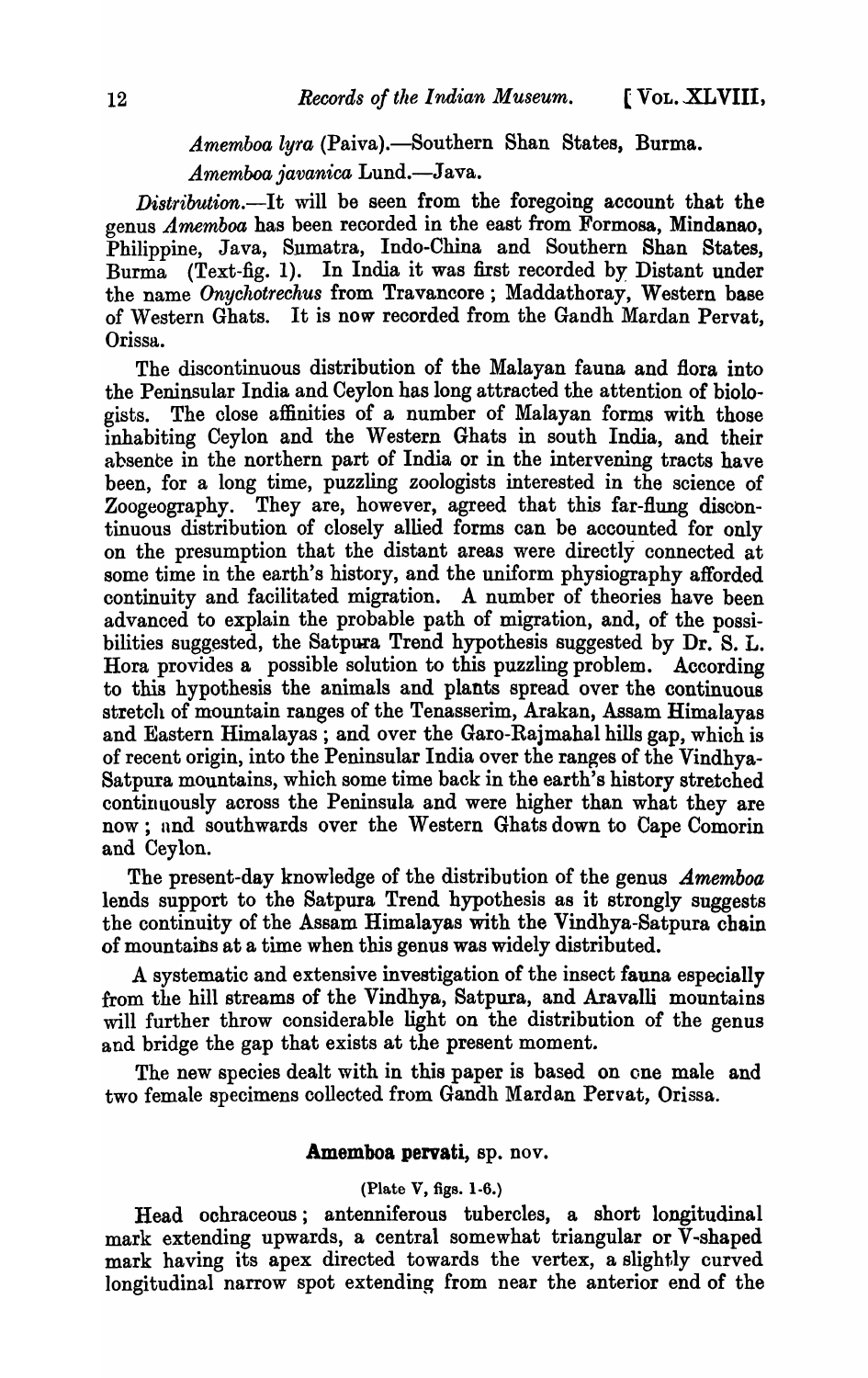inner margin of eaoh eye backward and inward towards the middle line, blaok, in the female examples basal line of the triangular mark absent with the result that the central mark appears V-shaped (Plate V, fig. 3); rostrum pale ochraceous, long, extending beyond anterior coxae but not reaching upto the middle of mesosternum (Plate V, fig. 4), labrum and



TEXT-FlG. I.-Outline map of India, Burma, Siam and Malay Archipelago, showing the geographi\1al dhtribution of *Amemboa* /umi Esaki, *A-memboa hotvathi* Esaki,  $A$ memboa Kumari (Distant), *Amemboa lyra* (Paiva), *Amemboa javanica* Lund. and *Amemboa pervali*, sp. nov.

fourth joint shining black, second joint and a central longitudinal fascia to the third joint dark brownish; antenna with its first joint slightly curved and jochraceous, second, third and fourth joints dark fuscous,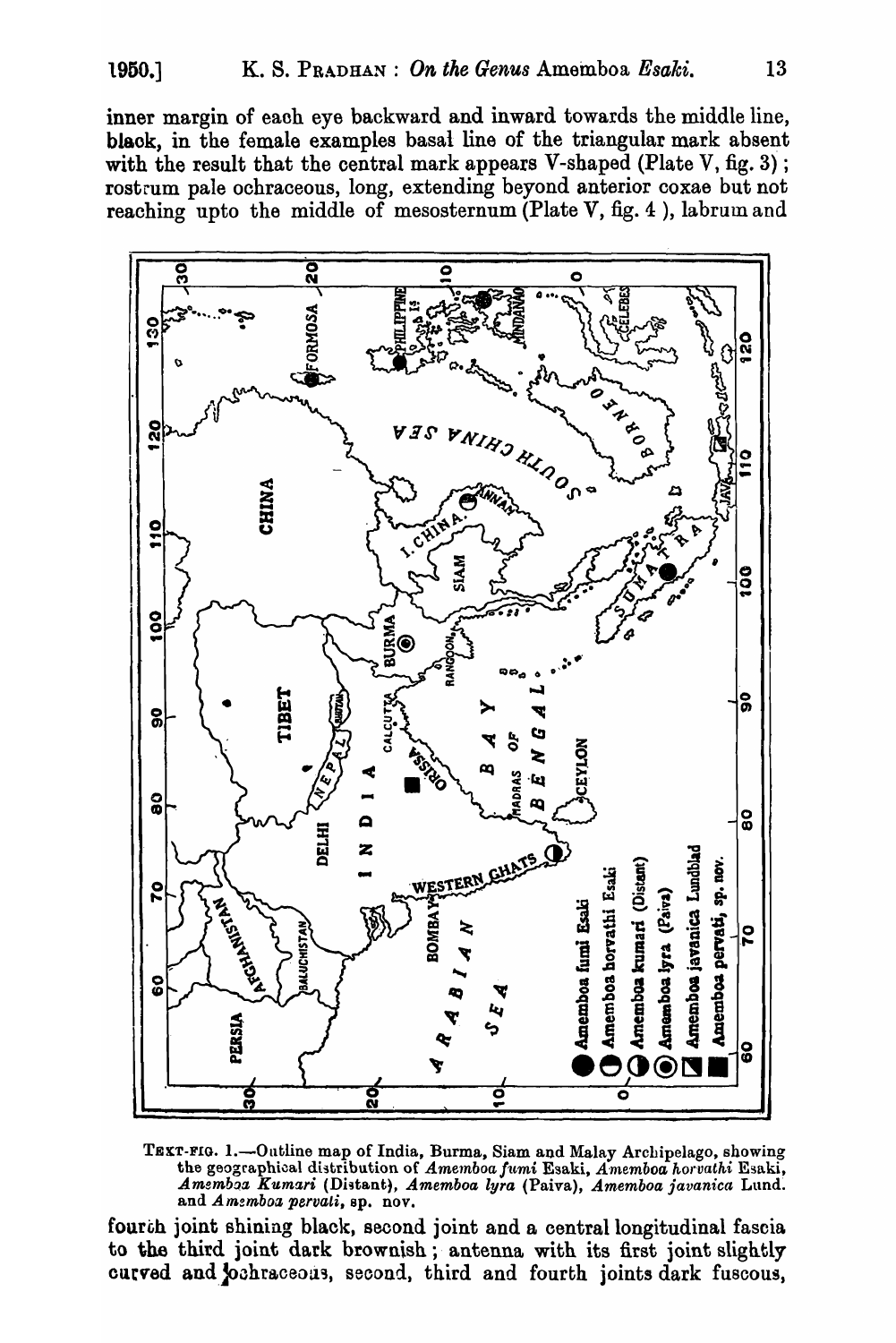first joint of antenna slightly longer than the third but considerably shorter than the fourth, second joint shortest, while the fourth longest, relative measurements of the antennal joints taken by the help of oculometer are as follows :

|                            |           |    | Antennal joints. |     |    |
|----------------------------|-----------|----|------------------|-----|----|
| Sex.                       |           |    | п                | TTI | IV |
| Male<br>$\bullet$          |           | 14 | 12               | 13  | 19 |
| Female<br>$\bullet\bullet$ | $\bullet$ | 14 |                  | 13  | 19 |

Pronotum with its anterior margin black and with four discal and two lateral longitudinal black marks, of the four discal marks the central two broader than others ; mesonotum very large and ochraceous, its anterior margin, two central longitudinal spots wider in the anterior two-thirds of their length and narrower behind, another slightly curved narrow longitudinal stripe running on the outer side of each central longitudinal spot and connected with it approximately about the middle by a transverse somewhat curved fascia, rather inconspicuous in the male example (Plate V, fig. 1) but quite prominent in the female, a narrow more or less sigmoid fascia running from the outer end of the transverse fascia posteriorward, a lateral longitudinal stripe extending from the anterior end of mesonotum almost upto the broadly elongated spot a little above the intermediate coxae, a narrow transverse streak extending from the broadly elongate spot inward and meeting a somewhat irregular triangular spot, an elongated mark a little above the base of posterior coxae, black; the space enclosed between the two central longitudinal spots of mesonotum testaceous in the anterior half and dark brownish in the posterior half.

Abdomen with a central or medial longitudinal series of ochraceous spots and a segmental series of transverse black spots on either side; connexivum distinct and marked with a segmental series of black spots separated by ochraceous ones; body beneath luteous, a transverse fascia at the posterior margin of prosternum between the anterior coxae, one lateral spot a little above the base of anterior legs, a central longitudinal mark on the prosternum in the posterior region (prominent in female but not in male), one broad central Jongitudinal spot extending approximately from the anterior end of mesothorax upto the tip of abdomen, one lateral stripe on either side in the thoracic region, one narrow longitudinal streak on the inner side at the base of intermediate coxae, black, the central longitudinal spot fuscous in the male and differs in shape from that of female in being conical in thoracic region with the apex of the cone directed anteriorward, the abdominal sternites light brownish-ochraceous.

Anterior femora and tibiae brownish-ochraceous, tarsi and apices of tibiae fuscous, femora of male not incrassate but distinctly notched (Plate V, fig. 6), a short pointed tooth-like structure composed of a number of short hair at the proximal and a short blunt tooth-like black elevation at the distal limit of the notch, a very. short rounded dot-like subapical spot on the underside of the femur, black, tibiae in the basal region